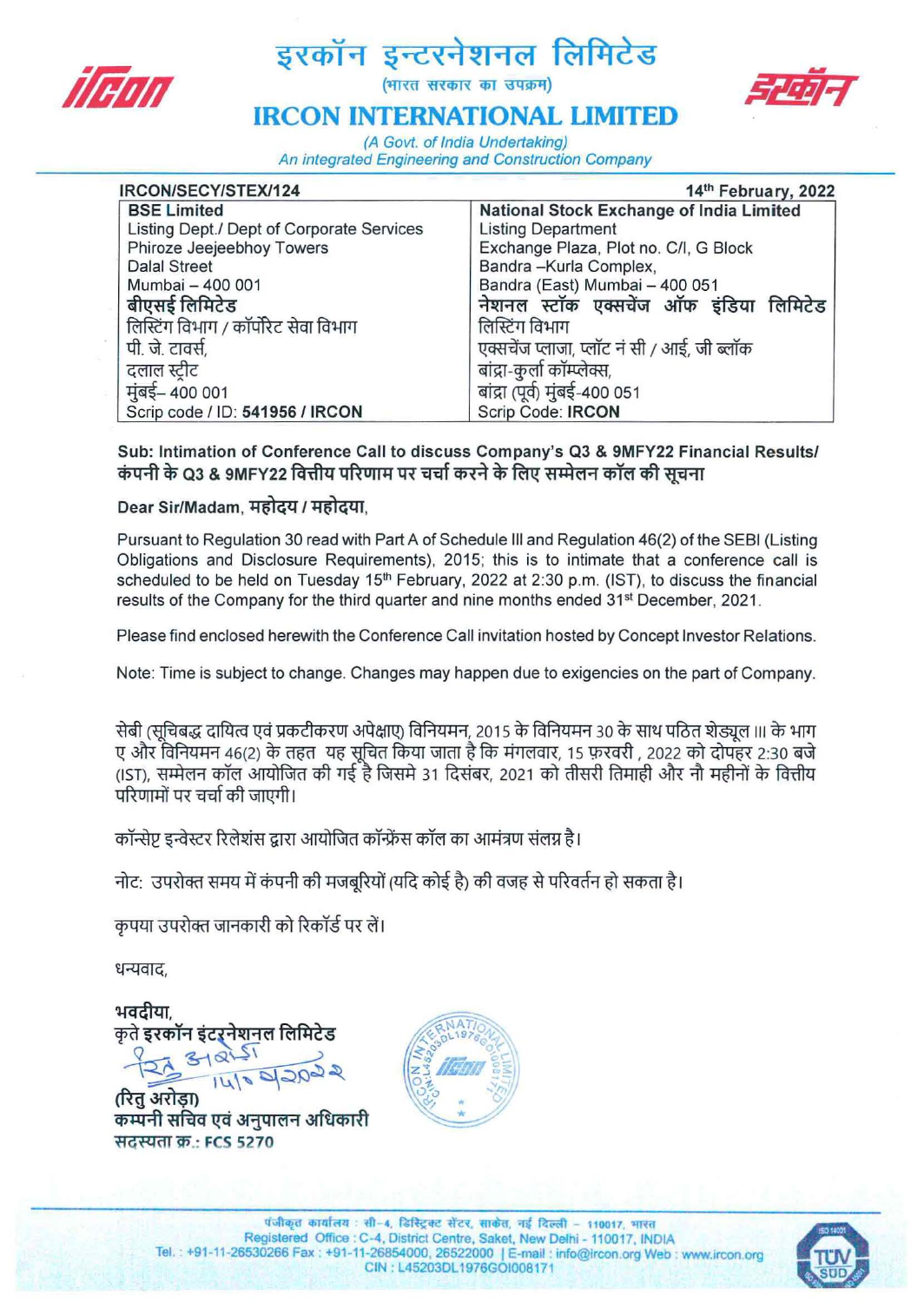

## **Ircon International Limited**

## *Q3 & 9MFY22 Earnings Conference Call*

*Tuesday, 15th February 2022 at 02:30 p.m.* 

Ircon International Limited, a Miniratna (Category ‐ I) Schedule A Public Sector Enterprise and a leading turnkey construction company will organize a conference call for investors and analysts on Tuesday, 15th February, 2022@ 02:30 p.m. to discuss the Company's Q3 & 9MFY22 financial results.

Shri Yogesh Kumar Misra – Chairman & Managing Director and Shri Surajit Dutta – Chief Financial Officer will represent Ircon International Limited on the call.

Financial results of the company for the third quarter and nine months ended on December  $31^{st}$ , 2021 which will be announced on Monday,  $14<sup>th</sup>$  February, 2022. Following the announcement, the financial results will be available on the corporate website ‐ www.ircon.org.

| <b>Timing</b>                        | Tuesday $15^{th}$ , February 2022 @ 02:30 p.m. IST |
|--------------------------------------|----------------------------------------------------|
| Conference dial-in Primary number    | +91 22 6280 1341 / +91 22 7115 8242                |
| <b>Hong Kong Local Access Number</b> | 800964448                                          |
| <b>Singapore Local Access Number</b> | 8001012045                                         |
| <b>UK Local Access Number</b>        | 08081011573                                        |
| <b>USA Local Access Number</b>       | 18667462133                                        |

## *DETAILS OF THE CONFERENCE CALL*

#### **Express Join with Diamond***Pass***™ No Wait Time**

https://services.choruscall.in/DiamondPassRegistration/register?confirmationNumber=7329091 &linkSecurityString=1e8117aa7c